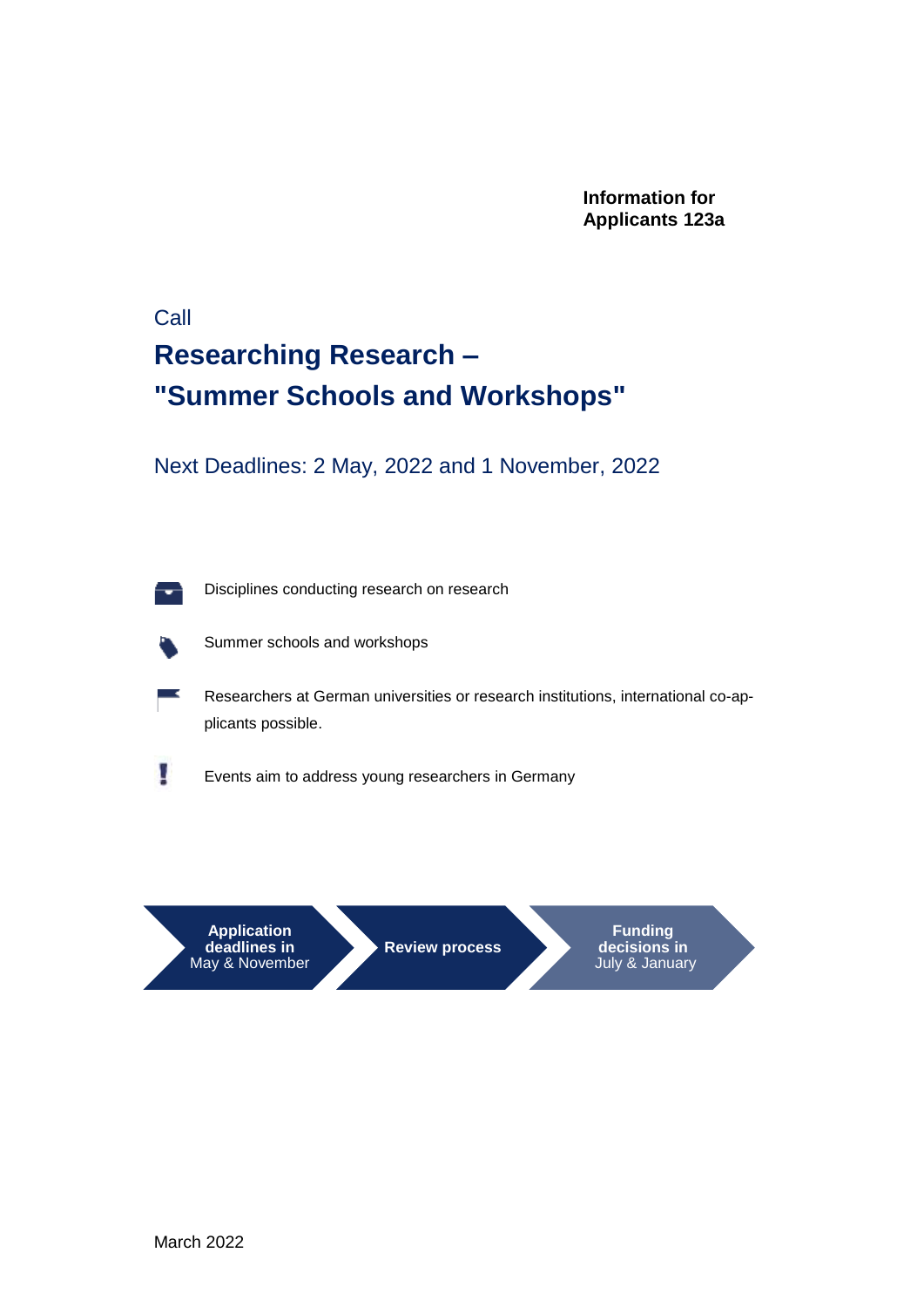

### **OBJECTIVES**

By funding research on research, the Volkswagen Foundation aims to support the creation, reflection and strategic application of knowledge about the realm of science. With this it seeks to promote an open, inclusive, and diverse research culture and thus to generate positive effects on the future research system.

Therefore, the Foundation offers funding for workshops and summer schools that aim to reflect, combine, and experiment with the various methodological approaches or theoretical challenges in the area of research on research. Respective events are meant to introduce early career researchers from various disciplines to research on research and to enhance the participants' skills and knowledge in this area. The funding scheme is designed to strengthen research on research as an interdisciplinary and methodologically diverse research field and to build up and expand respective expertise, especially among early career researchers in Germany.

# 2 FUNDING OPPORTUNITIES

The program addresses scholars from diverse disciplinary backgrounds working on questions or topics relating to research on research. Hence, it also addresses researchers who are not a priori anchored, e.g., in Science and Technology Studies or Higher Education Studies, but who are dealing with questions around the structure and functioning of research and the research system. It is, however, expected that the topic or subject of the proposed event builds on current discussions, developments and trends in the area of research on research and acknowledges the state of the art, also in international perspective.

Funding will be provided for workshops and summer schools which offer opportunities for doctoral and post-doctoral researchers to acquire additional expertise, methodological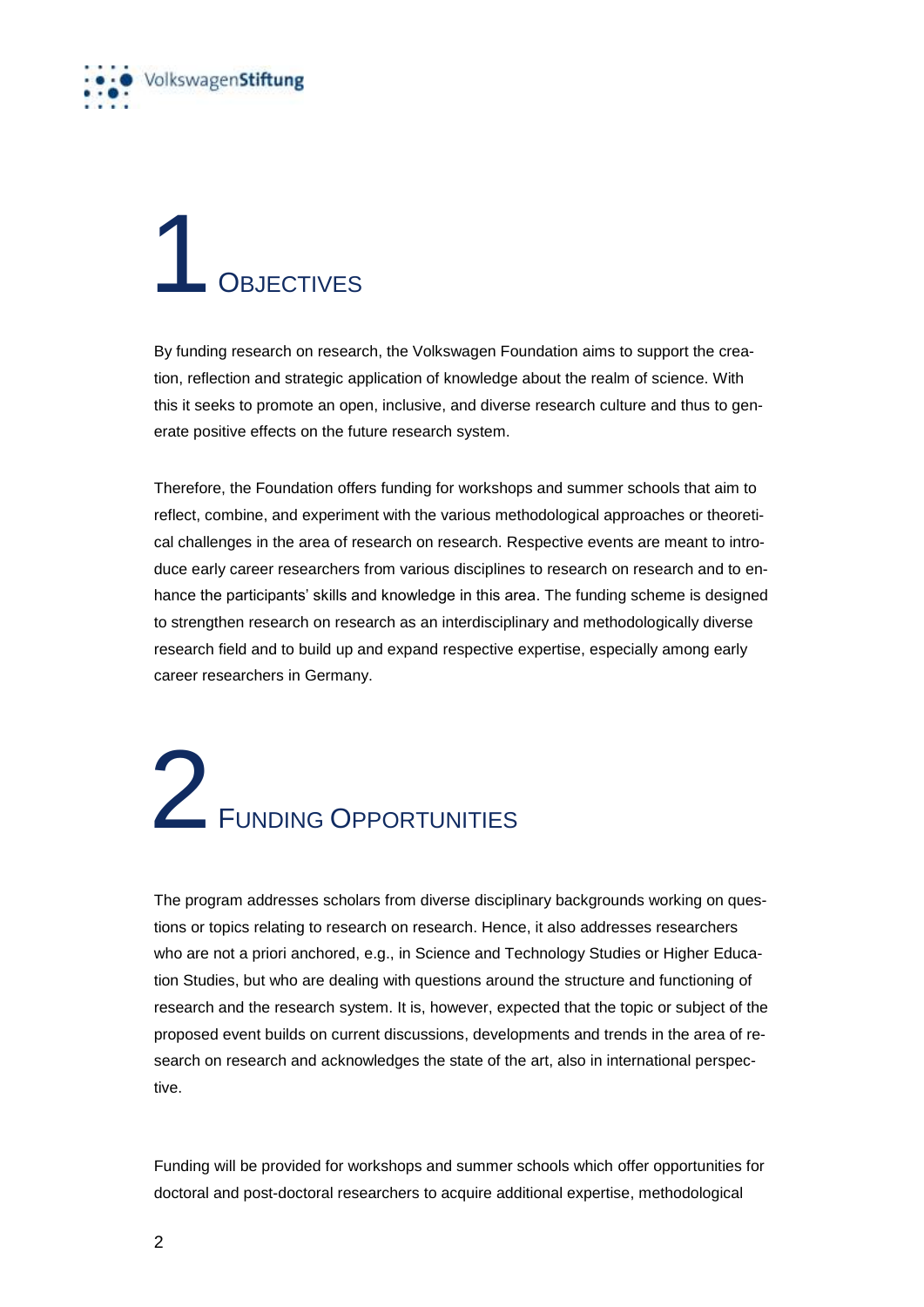

skills, and knowledge about ways of working perspectives and insights that are crucial for further development of the research field. It is possible to apply for funding for a single event or a series of events with up to three events that build on each other thematically. The event must take place in Germany; however, inclusion of international researchers as co-applicants or lecturers is explicitly welcomed.

## 3 <sup>F</sup>UNDING FRAMEWORK

Researchers of all career stages from postdoc level onwards based at universities or research institutions in Germany are eligible to apply for funding. A joint application with international researchers is possible. In order to ensure a productive and inspiring working atmosphere, the group of participants should be limited to 35 persons, including lecturers. It is expected that the number of participants significantly exceeds the number of lecturers; lecturers ought to be present for the duration of the event and available for discussions beyond their lectures. Normally, a workshop will be held for two to three days and a summer school for up to ten days. The intended participants should reflect the multidisciplinary character of the research field.

Funds can be made available for the following types of expenses:

- Accommodation and catering costs, rent of premises.
- Travel expenses of participants.
- Childcare costs during the event.
- Budget for staff to assist with the preparation and implementation of the event.
- Up to 500 euros for material expenses (e.g., working materials).

The following costs cannot be covered:

- Cost for honoraria and lecture fees (in exceptional cases, an expense allowance may be requested for speakers outside academia, public administration or business, e.g. self-employed persons).
- Expenses for accompanying persons.
- Expenses for participants from industry.
- Costs for social programs.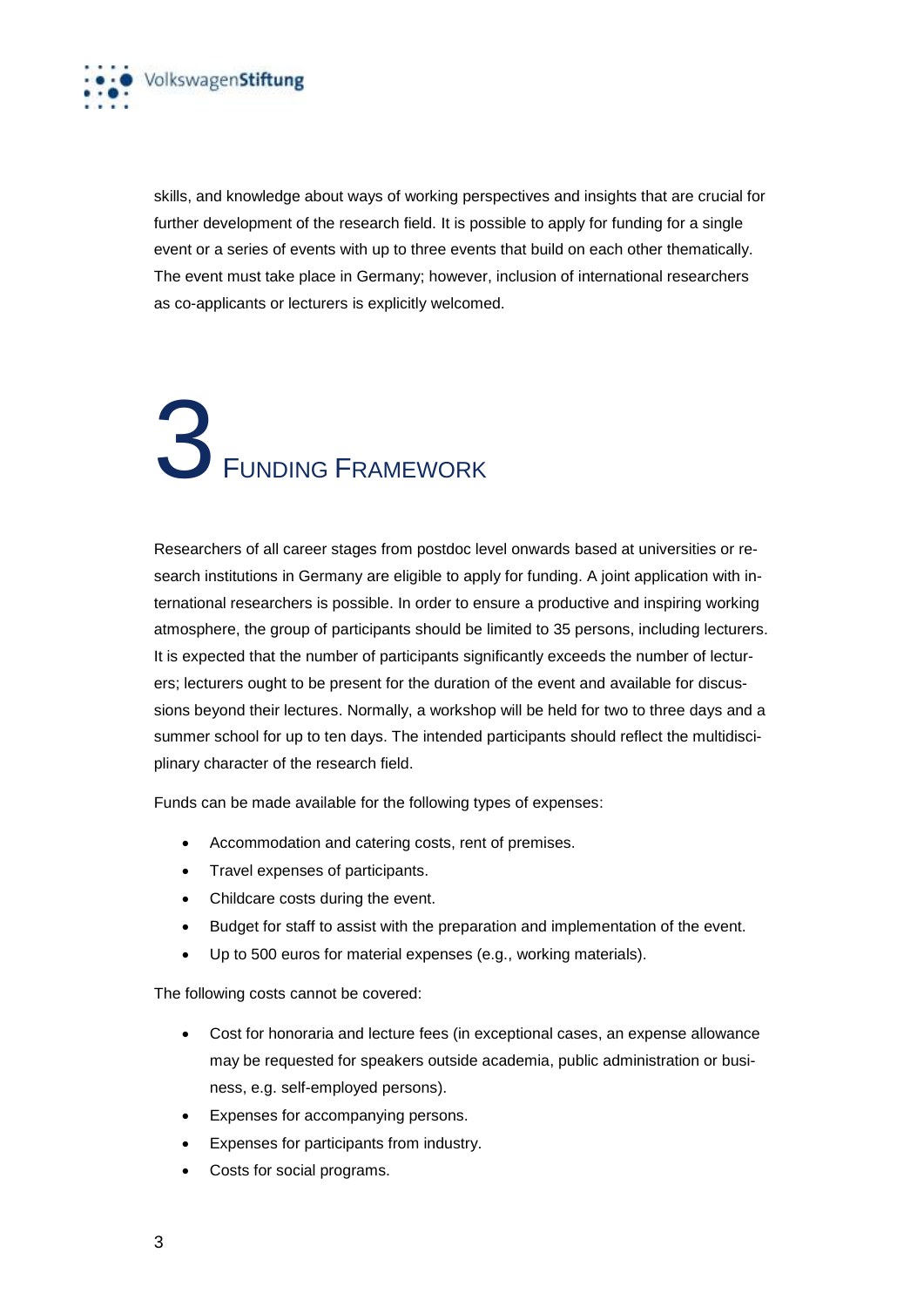

Generally excluded from funding are summer schools or workshops within established event series or regularly recurring meetings, follow-up or new versions of previous events, or the continuation of funding for an event series previously supported by another funding body. Likewise excluded from funding are events with pro-rata funding from another funding body or events that have already been applied for or are to be applied for elsewhere. Activities within the framework of Research Training Groups, Clusters of Excellence or coordinated funding from other sources are also excluded from funding.

**The Foundation shall not be held liable for commitments incurred prior to the receipt of grant approval.**

### APPLICATION AND SELECTION PROCESS

Proposals may be submitted on two dates per year; upcoming application deadlines are announced on the Foundation's website. To allow applicants to plan ahead and organize logistics well in advance, proposals ought to be submitted at least **nine months** before the date set for the event.

Proposals will be evaluated by a small committee comprising members of the Foundation's office and external experts. Amongst others the following criteria will be considered:

- Reflection of current trends and developments in the research field.
- Discussion of methodological or theoretical challenges.
- Contribution to capacity building and qualification of younger researchers.

Generally, applicants will be informed about the funding decision three months after the deadline.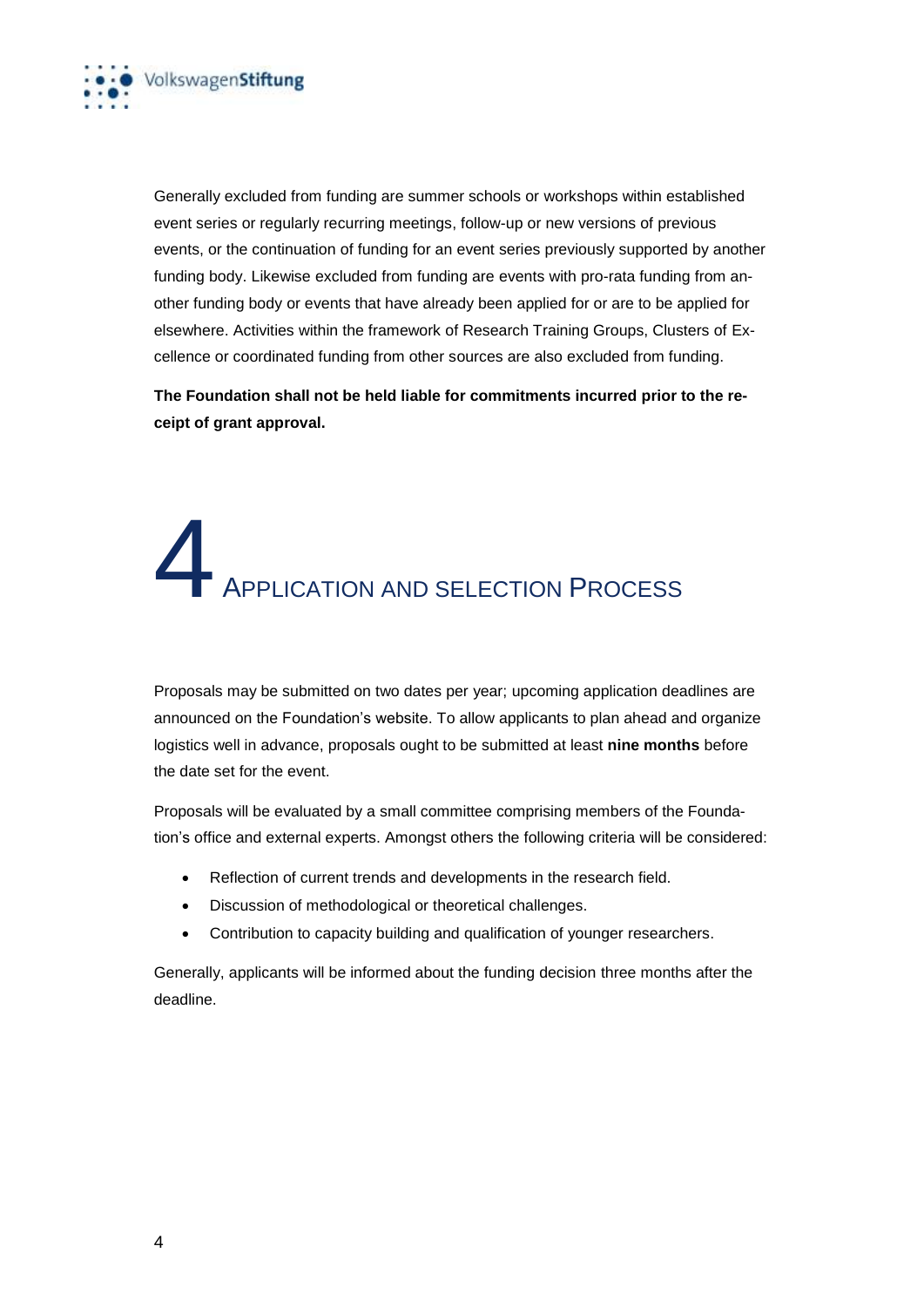



Please submit your proposal online via the electronic application system on the Foundation's website and use the template provided for download in section 6.

Applications must be submitted in English. The following files (.pdf) are required for upload:

- Proposal and further explanations. Please use the template provided for download (see point 6).
- Preliminary program highlighting topics to be discussed and chosen formats for presentations and teaching. Please add a preliminary list of speakers indicating who already confirmed participation
- Short CV of all applicants (two pages max. per applicant; in case of multiple applicants please merge all CVs into a single file).
- Information on the proposed budget must be provided within the electronic application system.

Please inform yourself about the electronic application system on the website of the Volkswagen Foundation prior to submitting your application. Information can be found in the document "Electronic Application System – Instructions and Tips". If you have technical questions about using the electronic application system, please contact support@volkswagenstiftung.de.